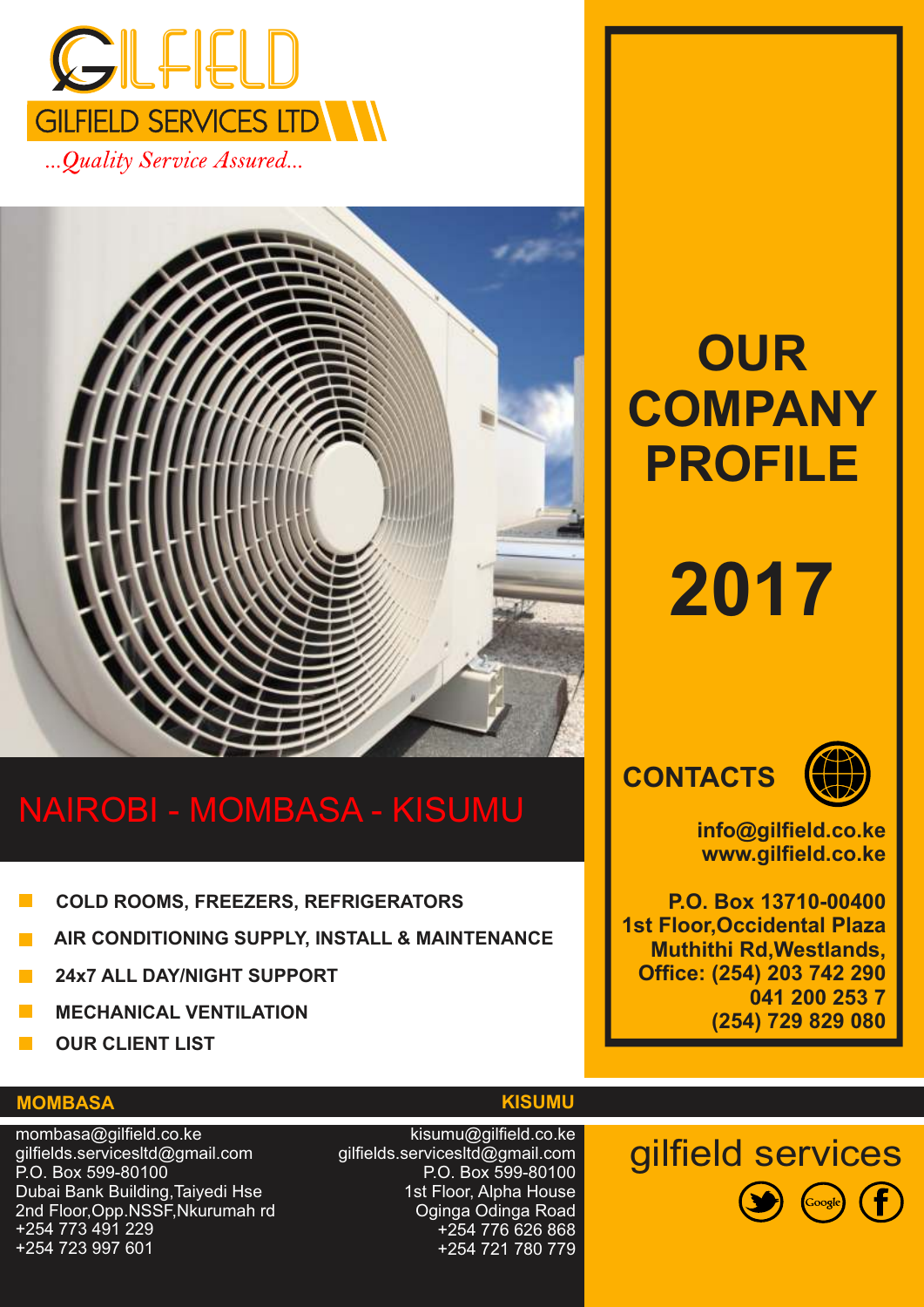

## **COLD ROOMS, FREEZERS, REFRIGERATORS**

## **AIR CONDITIONING SUPPLY, INSTALL & MAINTENANCE**

## **24x7 ALL DAY/NIGHT SUPPORT**

## **MECHANICAL VENTILATION**

#### **Our VISION**

#### **LIST OF DIRECTORS 1. GILBERT ADUNYA -gilbert@gilfield.co.ke 2. STEVEN MAWEU -stevenmaweu@gmail.com**

Gilfield Services Ltd is a limited liability company duly organized and registered under the laws of the republic of Kenya. Having based ourselves on the features demanded by these industries, we have created innovative and cost friendly solutions available to all our customers in various sectors such as the Media industry, financial services, insurance, information technology, manufacturing and government ministries.

Our keen knowledge of air conditioning, refrigeration, Building Works and office technologies has helped us develop solutions that answer the needs of all clients while ensuring compliance with the relevant regulatory requirements. We have broadened our services in line with the new devolved government to offer our services to the County level. We have also established offices in Mombasa and Kisumu Counties and have short term plans to venture to other major counties in Western, central, Rift valley and Eastern regions.

We have multi talented technical team with expertise in various fields and are also highly disciplined and motivated to undertake the said assignments in almost any region within East African community.

Our unique ability to provide these services and our successful track record make us an enviable partner in these fields. We always strive to provide excellent service to all our clients and we are committed to giving you the kind of service you need and expect. Our rates are both very competitive and reasonable.

Thank you for the interest you have shown in our company.

#### **Our MISSION**

Committed to provide quality services at competitive rates in timely manner while observing governing laws

#### **Customer care**

We believe in building value adding relationship with our customers in the following ways:

Understanding our clients business and future plans.Continually monitoring our supply, installation and maintenance. Being in constant touch with our customers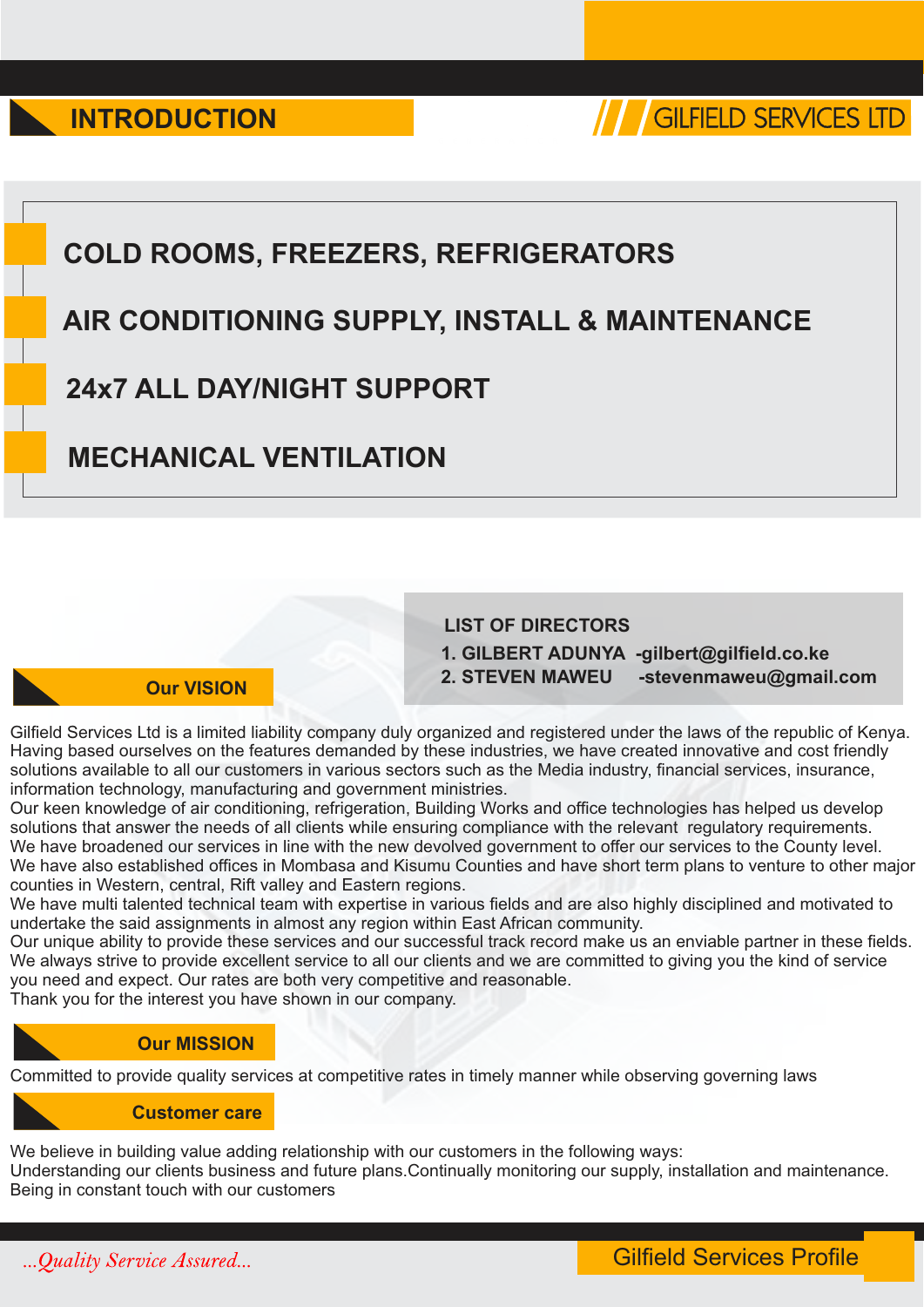## **AIR CONDITIONING**

## /// GILFIELD SERVICES LTD



**EXESTPOINT** 

**OGENERAL** 

Greate empliant

#### **Air Conditioning?**

Think Gilfield, you will thank us later! We are an air conditioning Contractor, air conditioning equipment and refrigeration systems dealer in Kenya. At Gilfield, we have created big ideas and solutions for both air conditioning and Refrigeration systems dealer in Kenya.

At Gilfield, we have created big ideas and solutions for both air conditioning and refrigeration service in Kenya and the East African region. We see huge potential.

We have larger than life expectations period which is why we need you to choose Gilfield as your perfect business partner. If you have analyzed the cost and benefit of air conditioning and refrigeration services either for your business or home and now you are ready to turn cost cutting plans into action, this means you are ready for Gilfield services Ltd.

#### **A/C SPECIAL SERVICES**

Several components available in our air conditioning systems and components portfolio are suitable for different types of vehicles, commercial and industrial vehicles that are modified to become ambulances

#### **RESIDENTIAL AIR CONDITIONING**

Choosing an air conditioning system can be confusing and choosing the wrong one can be expensive. Our experienced design team will help you all through.

#### **COMMERCIAL AIR CONDITIONING**

Applications for commercial air conditioning includes: stores, restaurants, offices,hotels and hospitals

#### **REFRIGERATION SERVICES**

Retailing Refrigeration: We understand the need for a well running refrigeration system. We offer a complete solution to the customers, from repair works to the planned service and maintenance. Commercial Refrigeration: From emergency repair to new installations. We specialize in green energy and take pride in

cost-effective solutions for the refrigeration needs of all our commercial clients.

From consulting, proposal drawings, engineering and calculations during the preparation phase of a project to the detailed engineering, installation management and operational testing,

we are the market leader.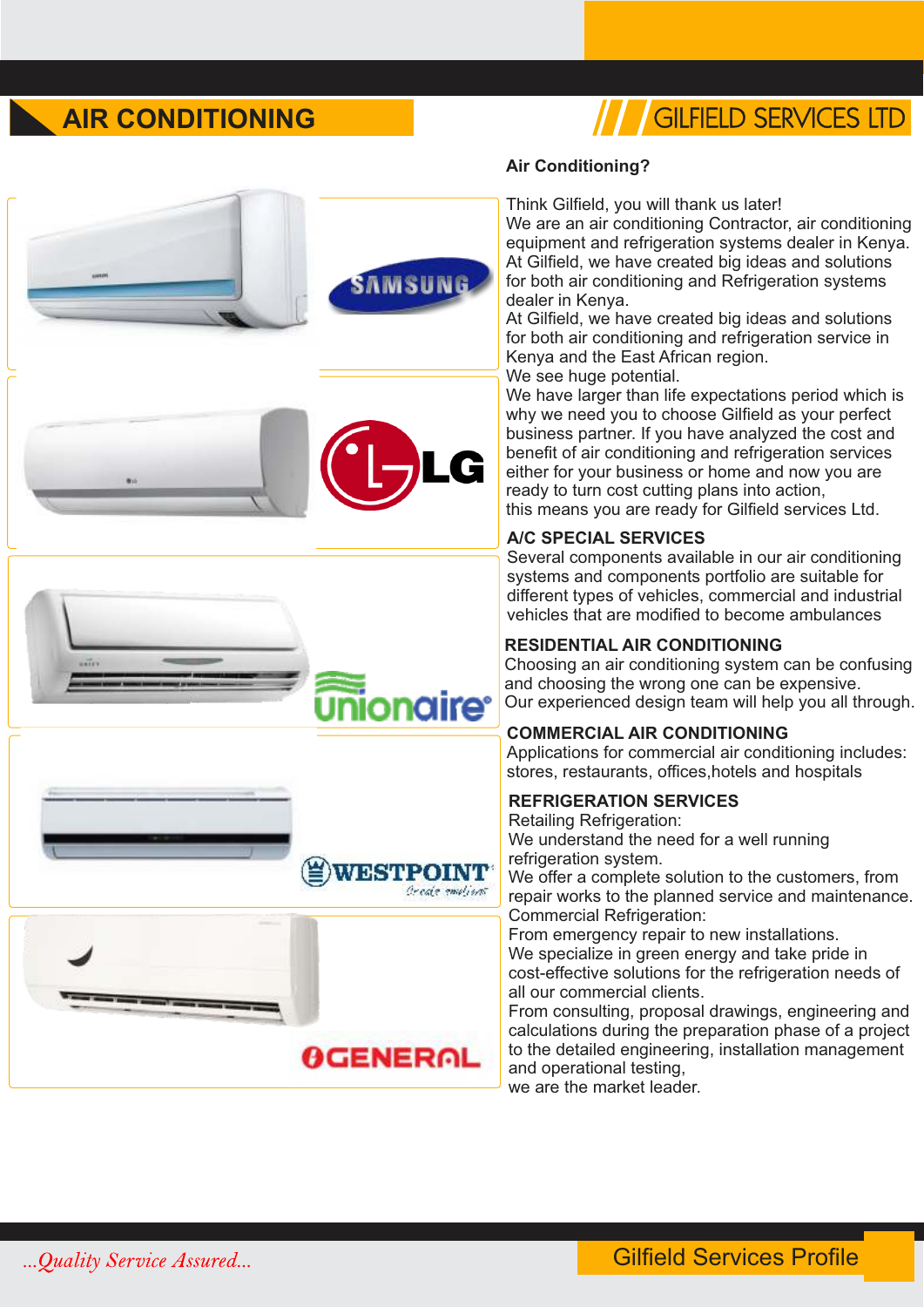#### **COLD ROOMS, FREEZERS, REFRIGERATORS**

We understand the need for a well running refrigeration system

## **GILFIELD SERVICES LTD**

Industrial Refrigeration

- Cold Room Design and Installation
- Commercial Refrigeration
- Horticulture/Agriculture

We offer a Complete Design and Installation of Cold rooms as per requirements of our customers. Temperature Ranges - -40 C to +60 C The Cold room Design Applications include:

o#nternal walk in Freezer and Chillers.

of External walk in Freezers and

- Chillers
- ofClean Rooms. of Food Processing Area

o Data Loggers

**• Temperature Controllers** 



#### **FREEZER & REFRIGERATOR**

We know that continuous, trouble-free system plays a critical role in the success of our customers' business. We pride ourselves on our high level of technical expertise and maintaining close personal contact with our customers. We use the latest monitoring and control technology to ensure our customers' plant runs within the specified parameters. If there are any problems we address them quickly and efficiently through our 24/7 Service.

We have significant skill and experience in supply, installation and service of all types of refrigeration equipment required by growers and wholesalers alike. We offer a huge range of refrigeration products including:

- -Standard cool rooms
- -Forced air cooling/Heating
- -Long term storage
- -Controlled environments
- -High humidity rooms
- -Seed room
- -Service & planned maintenance

From advice, proposal drawings, engineering, and calculations during the preparation phase of a project, to the detailed engineering, installation management and operational testing, Gilfield Services Limited is the market leader.

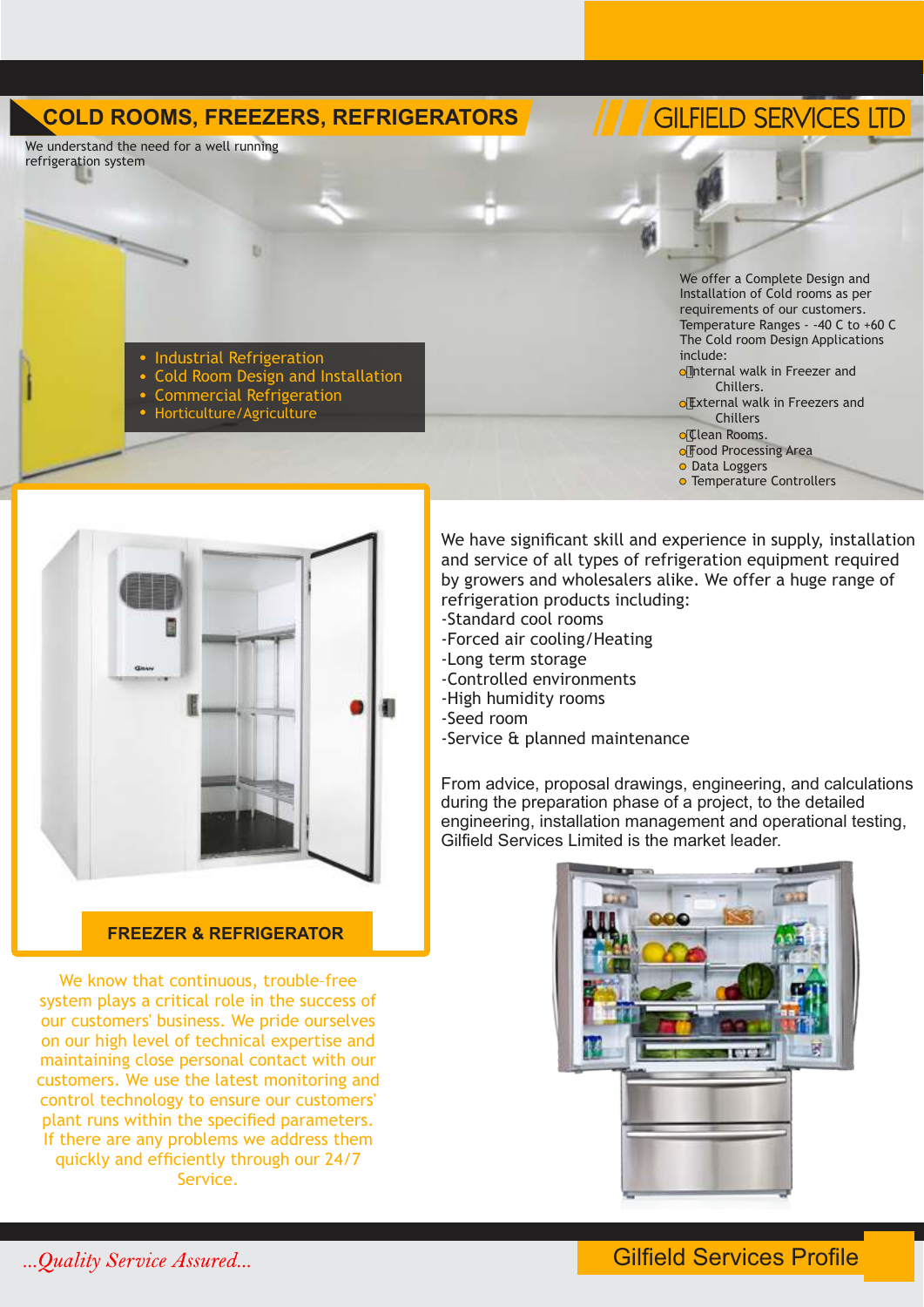#### **MECHANICAL VENTILATION**

## **GILFIELD SERVICES LTD**



Without mechanical ventilation to provide fresh air, moisture, odors, and other pollutants can build up inside a home. Mechanical ventilation systems circulate fresh air using ducts and fans, rather than relying on airflow through small holes or cracks in a home's walls, roof, or windows. Homeowners can breathe easier knowing their home has good ventilation.

#### **BENEFITS OF MECHANICAL VENTILATION**

• Better Indoor Air Quality. Indoor air can be many times more polluted than outdoor air, and the average American spends 90 percent of the day inside. Ventilation systems can significantly improve a home's air quality by removing allergens, pollutants, and moisture that can cause mold problems.

• More Control. When homes rely on air flow through walls, roofs, and windows for ventilation, there is no control over the source or amount of air that comes into the house. In fact, air leaking into the house may come from undesirable areas such as the garage, attic, or crawl space. Mechanical ventilation systems, however, provide proper fresh air flow along with appropriate locations for intake and exhaust.

• Improved Comfort. Mechanical ventilation systems allow a constant flow of outside air into the home and can also provide filtration, dehumidification, and conditioning of the incoming outside air.

#### **HOW VENTILATION SYSTEMS WORK**

A variety of mechanical ventilation systems are available to select from, based on local climate and the home's heating and cooling system. In addition to one of the primary systems described below, "spot" ventilation fans should also be provided for kitchens and baths to remove the concentrated moisture and odors that can occur in these rooms. The typical systems and recommended climates are described below:

• Supply Ventilation Systems—Hot or Mixed Climates. Fresh air is drawn in through an air "intake" vent and distributed to many rooms by a fan and duct system. A fan and set of ducts dedicated solely to ventilation can be used, or an outside air intake can be connected to the main return air duct, allowing the heating and cooling system's fan and ducts to distribute the fresh air. The benefit of connecting to the return air duct is that outdoor air can be air conditioned or dehumidified before it is introduced into the home. Because supply systems continually introduce outdoor air, a home can become slightly pressurized. As a result, these systems are typically not appropriate for cold climates where there is a risk of heated indoor air being pushed through any remaining holes and cracks in the construction assembly where it could reach cold exterior surfaces, condense, and cause moisture problems.

• **Exhaust Ventilation Systems**—Cold Climates. Indoor air is continuously exhausted to the outdoors with one or more fans often located in bathrooms. Because indoor air is continually drawn out, the home becomes slightly depressurized. As a result, these systems are typically not appropriate for hot, humid climates where there is a risk of drawing hot outdoor air into remaining holes and cracks in the construction assembly where it could reach cool interior surfaces, condense, and cause moisture problems.

• **Balanced Ventilation Systems**—All Climates. With these systems, equal quantities of air are brought into and sent out of the home. This is usually achieved using two fans—one to bring fresh air in and another to send indoor air out. The two most common systems are "heat recovery" ventilation (commonly referred to as HRV) and "energy recovery" ventilation (commonly referred to as ERV). HRVs transfer heat from exhaust air to incoming air during the heating season and from incoming air to exhaust air in the air conditioning season to reduce the heating and cooling load and improve comfort. ERVs transfer heat and moisture between the exhaust air and incoming air. This provides additional savings in the summer by reducing the moisture content of the incoming air that would otherwise have to be dehumidified with the cooling equipment or a dehumidifier. ERVs also provide additional comfort in the winter by adding moisture from the outgoing air to the incoming air to help avoid excessively dry indoor conditions.



#### ...Quality Service Assured...